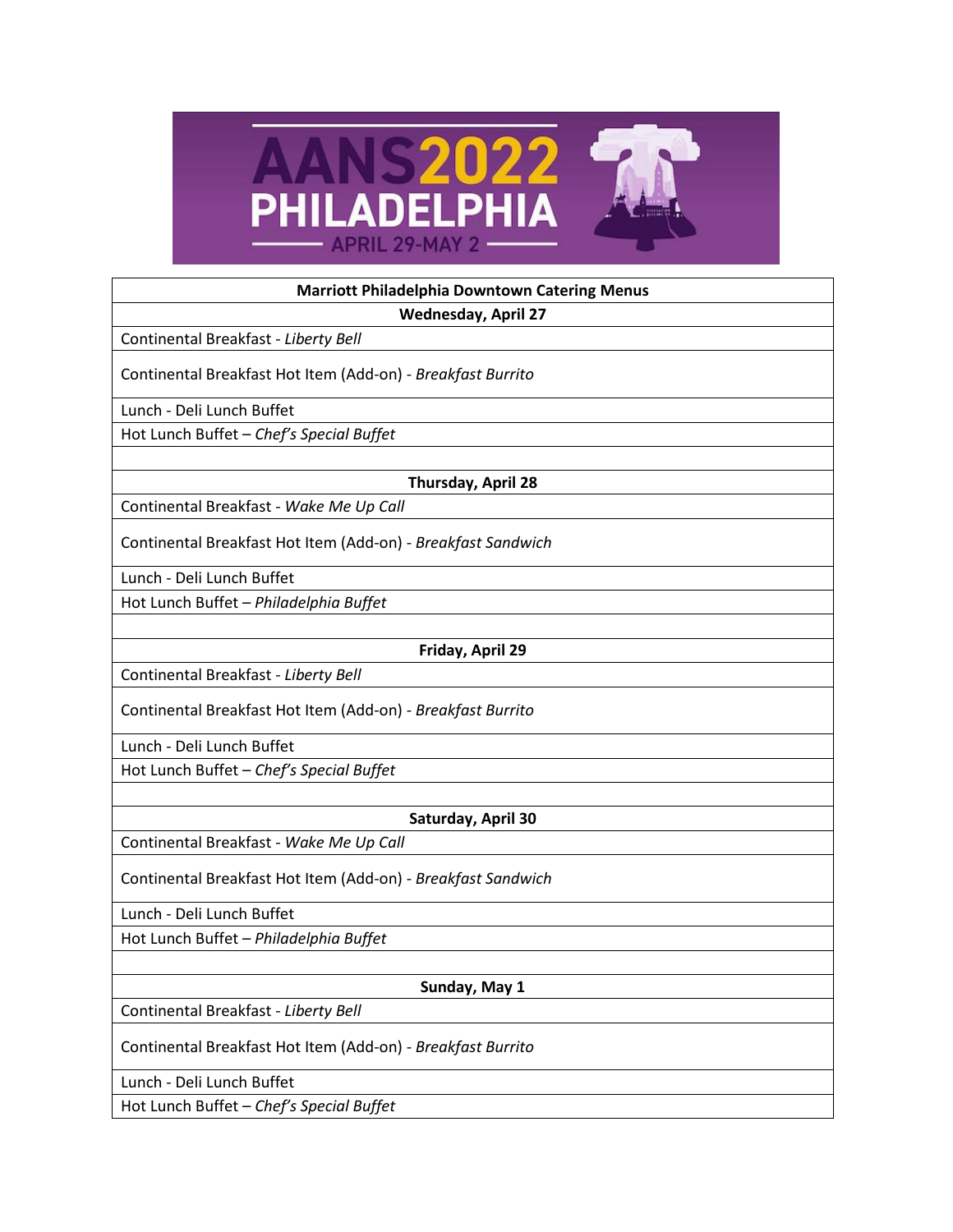# **Meal Descriptions**

All fee are inclusive of tax and gratuity

## **Continental Breakfast -** *Wake Me Up Call - \$50/Person*

*Orange, Grapefruit, Cranberry Juices Chef's Selection of Pastries - Traditional, Gluten Friendly, Vegan Options Chef's Selection of Daily Breakfast Breads Philadelphia Cream Cheese, Butter, Preserves Assorted Cereals w/Whole, Low Fat, Skim Milk Season's Best Diced Melons & Berries Seasonal Whole Fruit Individual Assorted Chobani Yogurts Bananas Starbucks® coffee & tea service*

# **Continental Breakfast -** *Liberty Bell - \$44++/Person*

*Orange, Grapefruit, Cranberry Juices Chef's Selection of Pastries - Traditional, Gluten Friendly, Vegan Options Chef's Selection of Daily Breakfast Breads Philadelphia Cream Cheese, Butter, Preserves Hard Boiled Eggs Assorted Cereals w/Whole, Low Fat, Skim Milk Seasonal Whole Fruit Bananas Starbucks® coffee & tea service*

# **Continental Breakfast Hot Item (Add-ons) -** *\$11++/Person*

Vegan/Chorizo/Breakfast Burritos Breakfast Sandwiches - Croissant or Butter Toasted English Muffin (All with egg & Cheese with the option of Bacon, Sausage or Chicken Sausage)

#### **Lunch - Deli Lunch Buffet -** *\$72++/Person*

3 - Bean Vegetarian Chili Traditional Garden Green Salad Harvest Salad Sliced Deli Meats - Seasoned Deli Roast Beef, Balsamic Grilled Portobello Steaks, Oven Roasted Turkey, Cob Smoked Bacon Sliced Cheeses - Gruyere, Sharp Cheddar **Condiments** Local Bread Dessert - Sea Salt Chocolate Chip Cookies, Lemon Cranberry Bars, Fresh Seasonal Apples